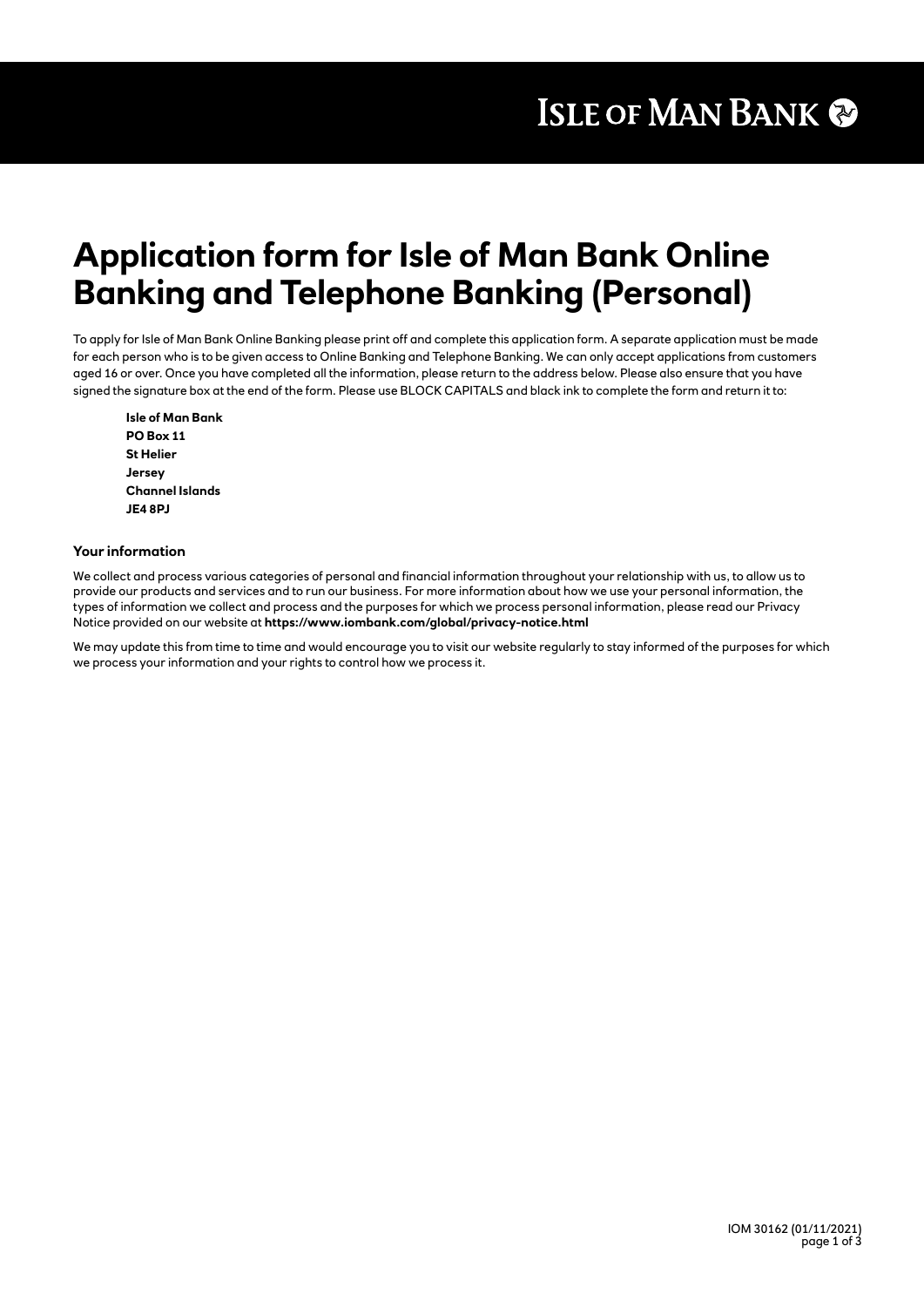| <b>Your Personal details</b>                                     |                                                                                   |  |  |  |
|------------------------------------------------------------------|-----------------------------------------------------------------------------------|--|--|--|
| Title                                                            | Miss $X$ Ms $X$ Other $X$<br>Mrs $ \mathbb{X} $<br>If other, please specify<br>Mr |  |  |  |
| First name(s)                                                    |                                                                                   |  |  |  |
| Surname                                                          |                                                                                   |  |  |  |
| Date of birth                                                    |                                                                                   |  |  |  |
| Statement<br>Address line 1                                      |                                                                                   |  |  |  |
| Address line 2                                                   |                                                                                   |  |  |  |
| Address line 3                                                   |                                                                                   |  |  |  |
| Address line 4                                                   |                                                                                   |  |  |  |
| Postcode                                                         |                                                                                   |  |  |  |
| Country                                                          |                                                                                   |  |  |  |
| Telephone number (home including international dialing code)     |                                                                                   |  |  |  |
|                                                                  |                                                                                   |  |  |  |
| Telephone number (business including international dialing code) |                                                                                   |  |  |  |
|                                                                  |                                                                                   |  |  |  |
| Mobile telephone number (including international dialing code)   |                                                                                   |  |  |  |
|                                                                  |                                                                                   |  |  |  |
| Email address                                                    |                                                                                   |  |  |  |
| <b>Personal account details</b>                                  |                                                                                   |  |  |  |

Provide the sort code and account number of your main Isle of Man Bank account. All associated accounts which you operate under your sole signature or an either/any to sign basis will be visible in Online Banking.

| Sort code      |  |
|----------------|--|
| Account number |  |

# **Confirming your agreement**

1. I wish to use the Isle of Man Bank Online Banking and Telephone Banking services.

2. I have read and accepted the terms and conditions below.

# **Giving your consent**

It is important that you read and understand the section entitled Your Information at the top of this application form.

By signing this application, you agree that we can use your information in this way.

| Signature: | Date |
|------------|------|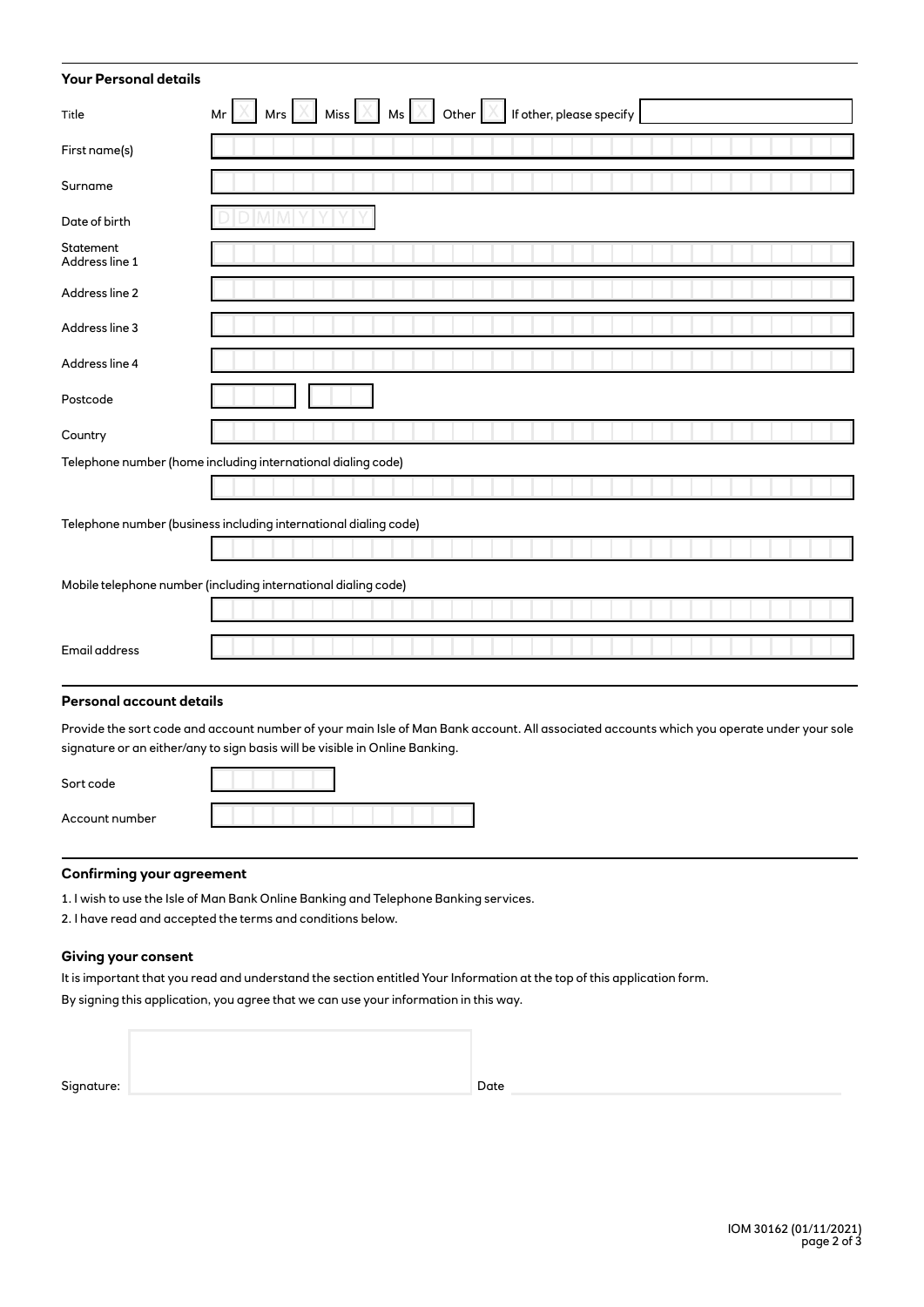## **Terms and Conditions for Isle of Man Bank Telephone and Online Banking Services**

These Terms apply to the Online Banking and Telephone Banking services and form part of the agreement between you and us, The Royal Bank of Scotland International Limited trading as Isle of Man Bank (Isle of Man Bank). The terms that apply to the account(s) you access through Online Banking (your Account Terms), also form part of our agreement. Your Account Terms include details of how payments are made, what happens if something goes wrong and how we use your information, so it's important that you read them carefully together with these Terms.

Customers of Isle of Man Bank are advised that National Westminster Bank plc ("NatWest plc") provide technology support to the online banking service and this will enable NatWest plc in the UK to access your account data. In subscribing for this service, you consent to and authorise this access.

#### **Security procedure**

- 1. You must keep your security details (which include the identifying words, codes and numbers agreed between us) secret and take all reasonable precautions to prevent unauthorised or fraudulent use of them.
- 2. You must not disclose your security details to any other person or record them in any way that may result in them becoming known to another person.
- 3. After initial registration we will never contact you, or ask anyone to do so on our behalf, with a request to disclose your security details in full. If you receive any such request from anyone (even if they are using our name and logo and appear to be genuine) then it is likely to be fraudulent and you must not supply your security details to them in any circumstances. You should report any such requests to us immediately.
- 4. If you suspect someone knows your security details you must contact us immediately.
- 5. You will be responsible for all instructions given by you or anyone acting with your authority between the time you pass the security procedure and the time you exit from our services. Please note that this includes any input errors or instructions sent by anyone but yourself. You should not leave the device you are using unattended while you are logged on to one of our services.
- 6. You are responsible for making sure information either stored or shown on your device(s) is kept secure.

#### **Availability of the services**

7. While we will make reasonable efforts to provide our services, we will not be liable for any failure to provide them for any cause that is beyond our reasonable control. This includes, in particular, any suspension of our services resulting from maintenance and upgrades to our systems or the systems of any party used to provide our services, other disruptions to our systems, outages on any phone network or in the case of mobile networks where you are not in an area of mobile coverage.

#### **Variation/Termination of the service**

- 8. We reserve the right to change our services from time to time and shall give you notice of any material changes in accordance with the General Terms as set out in 'Personal Banking – Account Terms and Fees'.
- 9. We may suspend, withdraw or restrict the use of our services where:
	- (a) we have reasonable grounds to suspect that your security details have not been kept safe;
	- (b) we have reasonable grounds to suspect unauthorised or fraudulent use of your security details;
	- (c) as a result of a change in the way you operate your account or in your financial circumstances, we have reasonable grounds to believe that you may have difficulty in meeting your commitments; or
	- (d) we consider it appropriate for your protection.

Unless we are unable to contact you or there is a legal reason or other circumstances beyond our control preventing us from doing so, we will tell you before taking this action and provide our reasons for doing so. If we are unable to contact you beforehand, where possible we will tell you and give our reasons afterwards.

10. You may terminate your subscription to our services by notifying us. The notification will not be effective until we receive it.